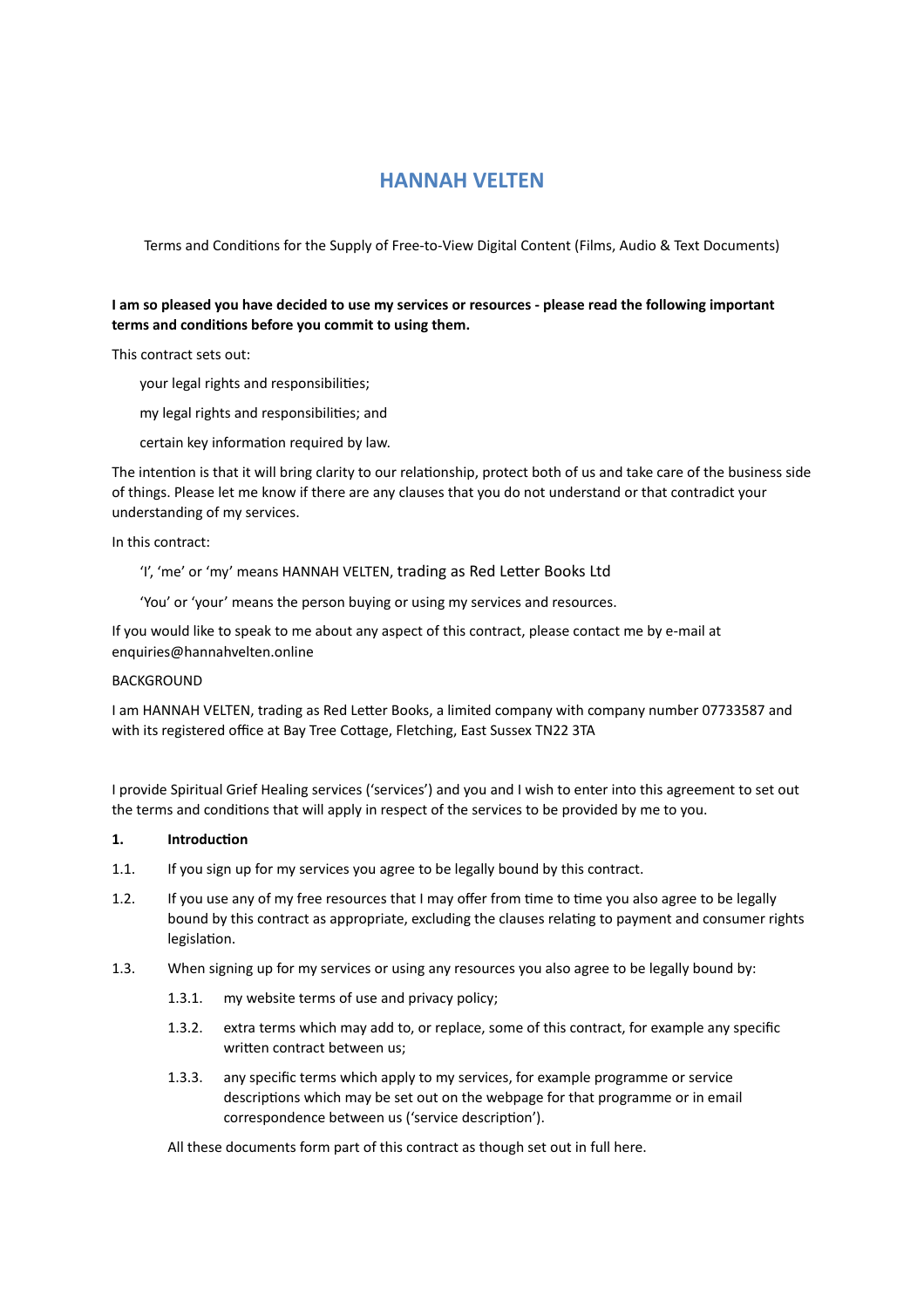### **2. Signing up for my services**

- 2.1. Below, I set out how a legally binding contract to buy services between you and me is made:
	- 2.1.1. You place your order at the end of the checkout process by clicking on the payment link on my site, by transferring payment to my bank account or by making a Paypal payment. Placing you order and making payment does not, however, mean that your order has been accepted.
	- 2.1.2. Any quotation given by me before you place an order for services is not a legally binding offer by me to supply such services. Any prices set out in a quotation remain valid for 14 days.
	- 2.1.3. When you decide to place an order for services with me, this is when you make a legal offer to buy such services from me.
	- 2.1.4. I may contact you to say that I do not accept your order, for example if I do not think my services are right for you or there has been a mistake in the pricing or description of the services, or my circumstances have changed since I gave you the quotation for the services .
	- 2.1.5. I shall only accept your order when I confirm this to you by sending you a confirmation email or start to provide the services, whichever happens earlier. At this point:
		- (a) a legally binding contract will be in place between you and me, and
		- (b) I shall start to carry out the services as set out in the relevant programme or services description.
- 2.2. Certain sections of this contract only apply to you and me if you are a 'consumer', that is if you are an individual acting for purposes which are wholly or mainly outside your business or profession. By law, the Consumer Contracts (Information, Cancellation and Additional Charges) Regulations 2013 and Consumer Rights Act 2015 say that we must give you certain key information before a legally binding contract between you and us is made (see the summary box below). We shall give you this information in a clear and understandable in the main body of this contract together with the relevant services description, including any services description agreed between us in the future.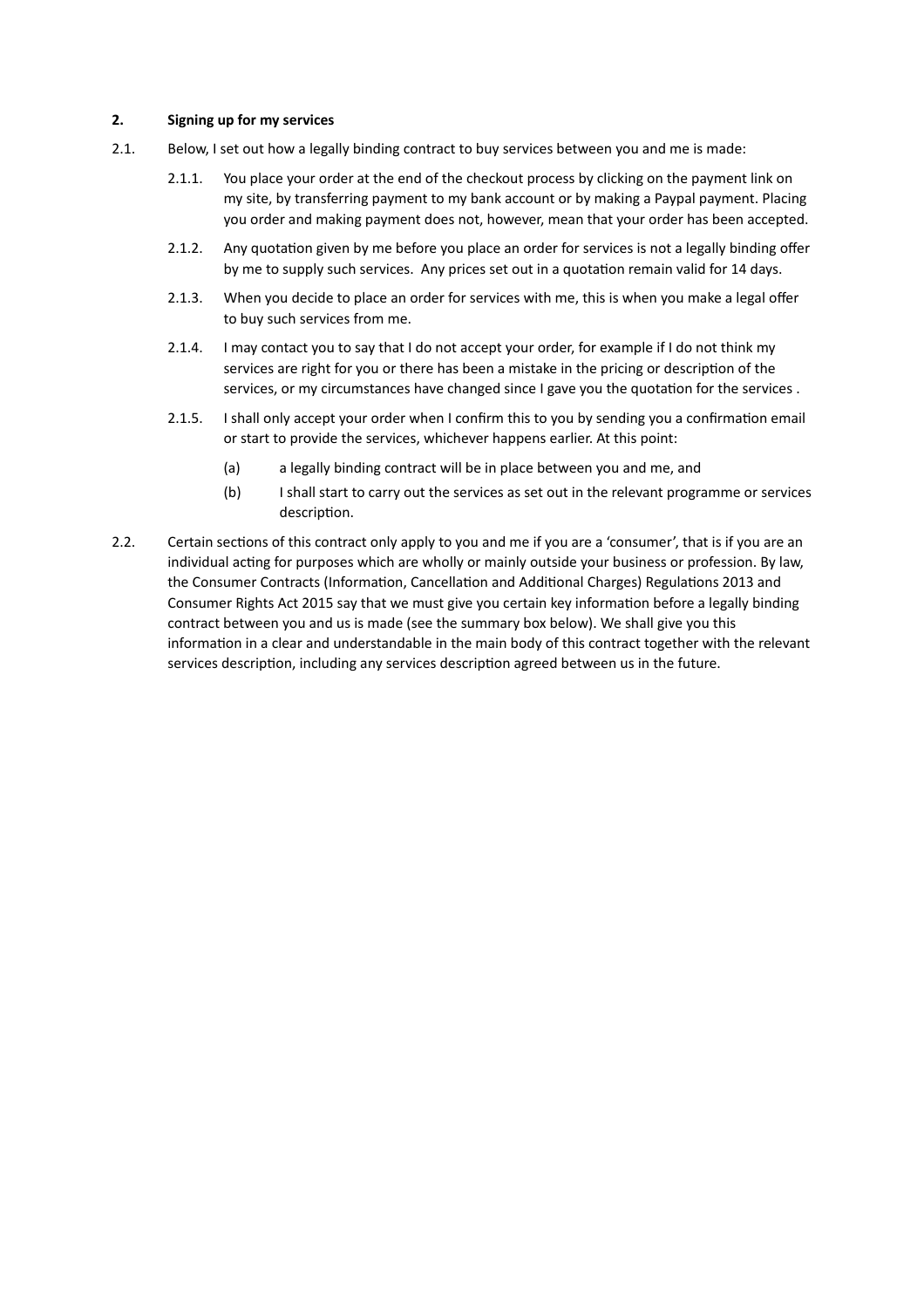Summary of some of your key rights:

The Consumer Contracts (Information, Cancellation and Additional Charges) Regulations 2013 say that in most cases, you can cancel within 14 days. If you agree the services will start within this time, you will be charged for what you've used. See clause 6 below for full details

The Consumer Rights Act 2015 says:

• you can ask us to repeat or fix the services if they are not carried out with reasonable care and skill, or get some money back if we can't fix them

- if a price hasn't been agreed upfront, what you're asked to pay must be reasonable
- if a time hasn't been agreed upfront, they must be carried out within a reasonable time
- We shall give you information on:
	- the main characteristics of the services you are buying
	- who we are, where we are based and how you can contact us
	- the price of the services
	- the arrangements for payment, carrying out the services and the time by which we shall carry out the services
	- how to exercise your right to cancel the contract in the cooling off period if you are a consumer (where appropriate)
	- our complaint handling policy

This is a summary of some of your key rights. For detailed information from Citizens Advice please visit www.citizensadvice.org.uk or call 03454 04 05 06.

- 2.3. This agreement between us will commence on the date stated above and will continue unless and until it expires or is terminated by either of us in accordance with clause 11.
- 2.4. The details of the services to be provided will be set out in the statement of services.
- 2.5. Each statement of services is a separate contract incorporating the terms of this agreement.

### **3. Carrying out the services**

- 3.1. If you are a consumer you have protection under consumer rights legislation, including that the services must be carried out with reasonable care and skill.
- 3.2. We shall use reasonable endeavours to carry out the services within the timescales specified in a statement of services but time of performance is not of the essence of this contract. This means where we miss a timescale agreed with you, as long as we have used reasonable endeavours to meet the timescale, this will not entitle you to terminate the contract with us or ask for a refund or any form of compensation. If we have not agreed a specific timeframe with you we shall supply the services within a reasonable period of time.
- 3.3. All sessions (including rearranged sessions) must be taken within the timeframe specified in the statement of services or they will expire.
- 3.4. In order to avoid confusion and the possibility of missed or delayed communications, our main forms of communication are limited to emails. Although we may respond to other forms of communication, we can only guarantee a timely response to these forms of communication.
- 3.5. Our carrying out of the services might be affected by events beyond our reasonable control. If so, there might be a delay before we can restart the services, having made reasonable efforts to limit the effect of any of those events and having kept you informed of the circumstances. We shall try to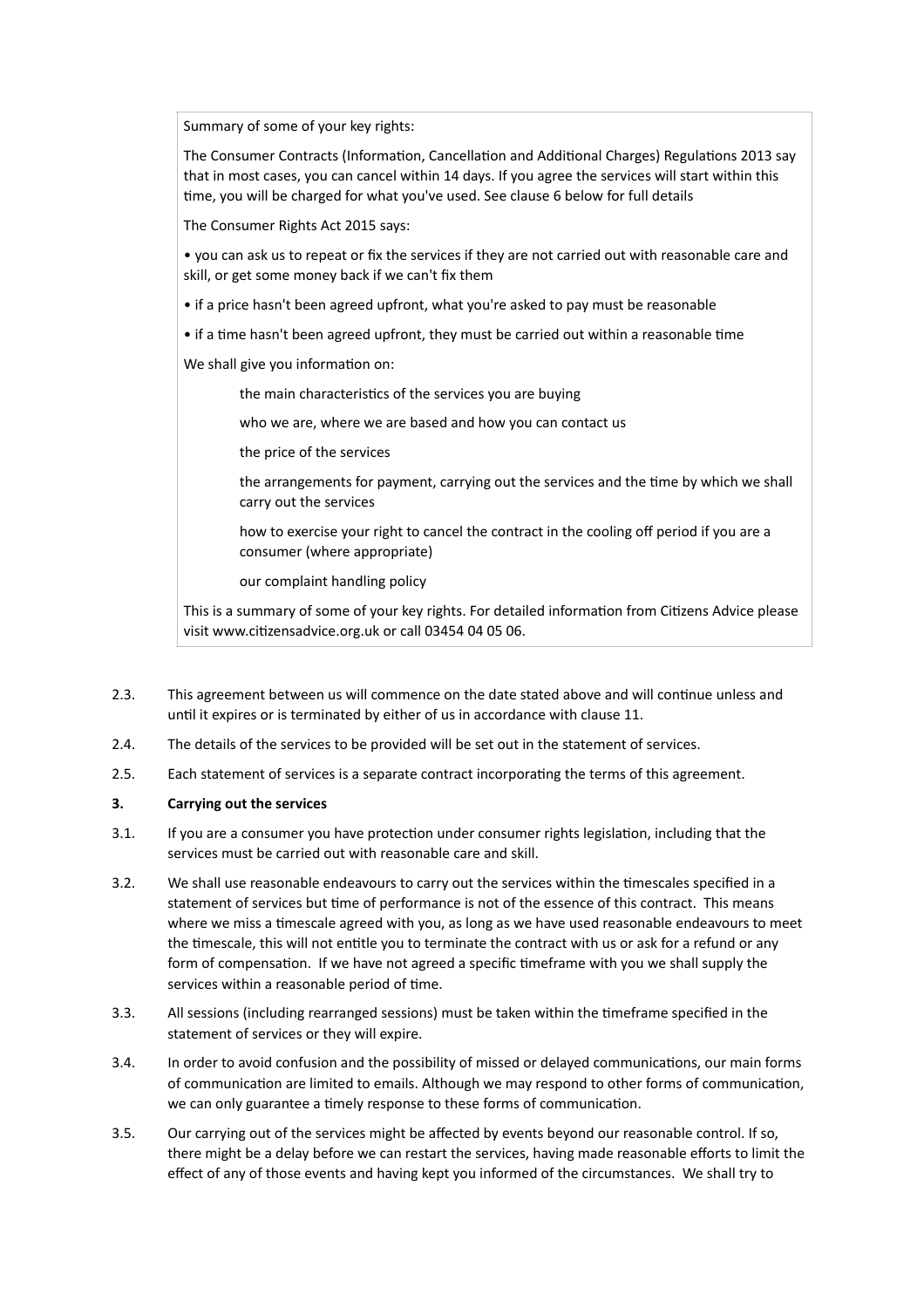restart the services as soon as those events have been fixed. Examples of events which might be beyond our reasonable control include internet failure or other IT problems, if one of our team is ill or if you change the scope of the services you require from us.

3.6. To the maximum extent permitted by law, we exclude any and all implied warranties in respect of the the services, except as expressly set out in this agreement.

### **4. Your responsibili?es**

- 4.1. You will pay the price for the services as set out in the relevant statement of services.
- 4.2. You will provide us promptly with such information and assistance (and ensure that any information is complete and accurate) as we reasonably need to provide the services.
- 4.3. If you are in breach of this contract, we reserve the right to suspend or curtail the services as we see fit.
- 4.4. You agree:
	- 4.4.1. to obtain and maintain all necessary licences and consents and comply with all relevant legislation in relation to the receipt by you of the services; and
	- 4.4.2. to ensure that you have the right to share any information or materials with us, including any Intellectual Property Rights; and
	- 4.4.3. to be over 18 years old to view the free resources on this site
- 4.5. If the performance of our obligations under these terms is prevented or delayed by any of your acts or omissions, or subcontractors, we shall not be liable for any costs or losses incurred by you that arise directly or indirectly from such prevention or delay.
- 4.6. You warrant that you have the right to disclose the confidential information and any materials to us and to authorise us to use them for the purpose of providing the services.

### **5. Prices and payment**

- 5.1. All prices quoted are inclusive of VAT.
- 5.2. The price for the services is set out in the relevant statement of services.
- 5.3. We require full payment in advance in order to provide the services.
- 5.4. The fees are non-refundable except for:
	- 5.4.1. if you are a consumer, your right to a 'cooling off' period, as described below;
	- 5.4.2. where we cancel a programme (other than under 11.3 below) you are entitled to a partial refund for sessions which you have paid for in advance and which you have not received.
- 5.5. If any of your payments are not paid on the due date we may suspend services until payment has been made in full, and we may charge interest on any balance outstanding at the rate of 4 percentage points a year above [HSBC Bank plc's] base rate.
- 5.6. We shall ensure that a record is kept of the amount of time spent on the services.
- 5.7. We shall give you written notice at least [28] days in advance of any increase in our fees. If the increase is not acceptable to you, you may, within [10] days of the date of the notice, terminate this contract by giving written notice to us. In these circumstances the services will cease [28] days after the original notice of the price increase.
- 5.8. We shall be entitled to charge to you any sums reasonably incurred by us in recovering outstanding sums from you including professional and collection agency fees.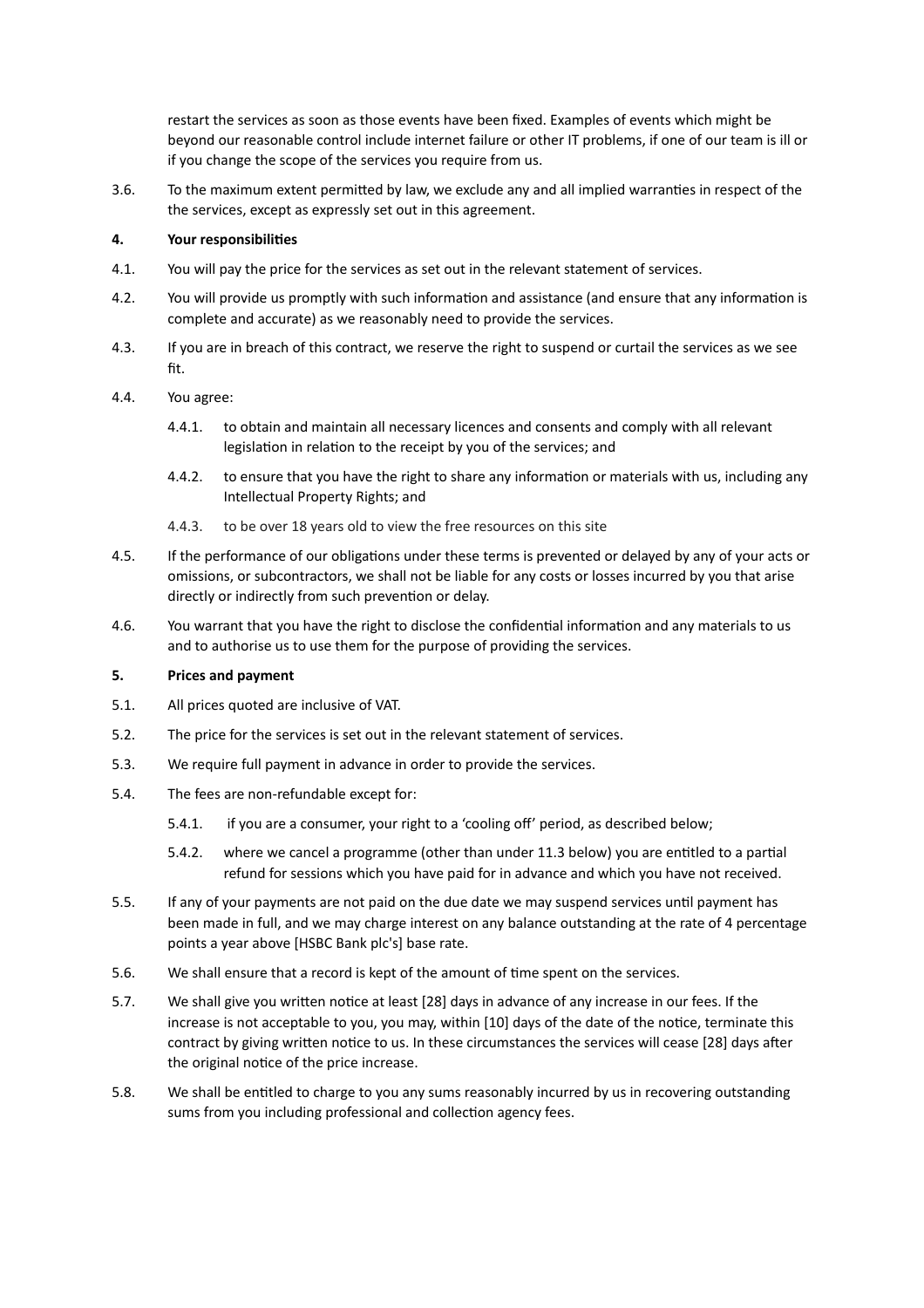### **6. Cooling off period for consumers**

- 6.1. If you are a consumer, you have the right subject to 6.4 below to cancel this contract within 14 days of signing up without giving any reason.
- 6.2. The cancellation period will expire 14 days after the date of the contract.
- 6.3. However, if you confirm to us you wish us to start to provide the services during the 14 day cancellation period then you lose your right to cancel. At this point our refund policy set out in clause 5.4 will apply.
- 6.4. Where we have agreed to supply our services to you on a specific date, you will not have a right to a cooling off period
- 6.5. If you cancel this contract in accordance with the cooling off period in clause 6.1, we shall reimburse to you all payments received from you promptly and using the same means of payment as you used for the initial transaction, unless we have expressly agreed otherwise.

# **7. Intellectual property**

- 7.1. In this agreement, 'Intellectual Property Rights' means patents, rights to inventions, copyright and related rights, trade marks, business names and domain names, rights in get-up, goodwill and the right to sue for passing off, rights in designs, database rights, rights to use, and protect the confidentiality of, confidential information (including know-how), and all other intellectual property rights, in each case whether registered or unregistered and including all applications and rights to apply for and be granted, renewals or extensions of such rights and all similar or equivalent rights or forms of protection which subsist or will subsist now or in the future in any part of the world.
- 7.2. If we provide you with any materials during the services, whether digital or printed, any Intellectual Property Rights in those materials belongs to us and unless we agree otherwise you can only use those materials for your own personal use to obtain the benefit of our services. You may not use such materials for any other purposes and you may not share them with third parties

## **8. Confidential Information**

- 8.1. All information shared by you will be kept strictly confidential, except when releasing such information is required by law and/or where I consider it necessary to do so because of concerns of risk to yourself or others.
- 8.2. Where you participate in any group sessions, for example as part of a group coaching programme, you agree to keep strictly confidential any information shared by participants in those group sessions and not to share it with any third parties. You will not use the confidential information of any participant of a group session for your own benefit except with the explicit consent of that participant.
- 8.3. The obligations in clauses 8.1 and 8.2 will not apply to information which:
	- 8.3.1. has ceased to be confidential through no fault of either party;
	- 8.3.2. was already in the possession of the recipient before being disclosed by the other party; or
	- 8.3.3. has been lawfully received from a third party who did not acquire it in confidence.
- 8.4. Your and our confidentiality obligations under this clause will continue after termination of this agreement.

### **9. Personal Data and Data Processing**

- 9.1. We shall use the personal information you give to us to:
	- 9.1.1. provide the services;
	- 9.1.2. process your payment for the services; and
	- 9.1.3. inform you about any similar products and services that we provide (though you may stop receiving this information at any time by contacting us).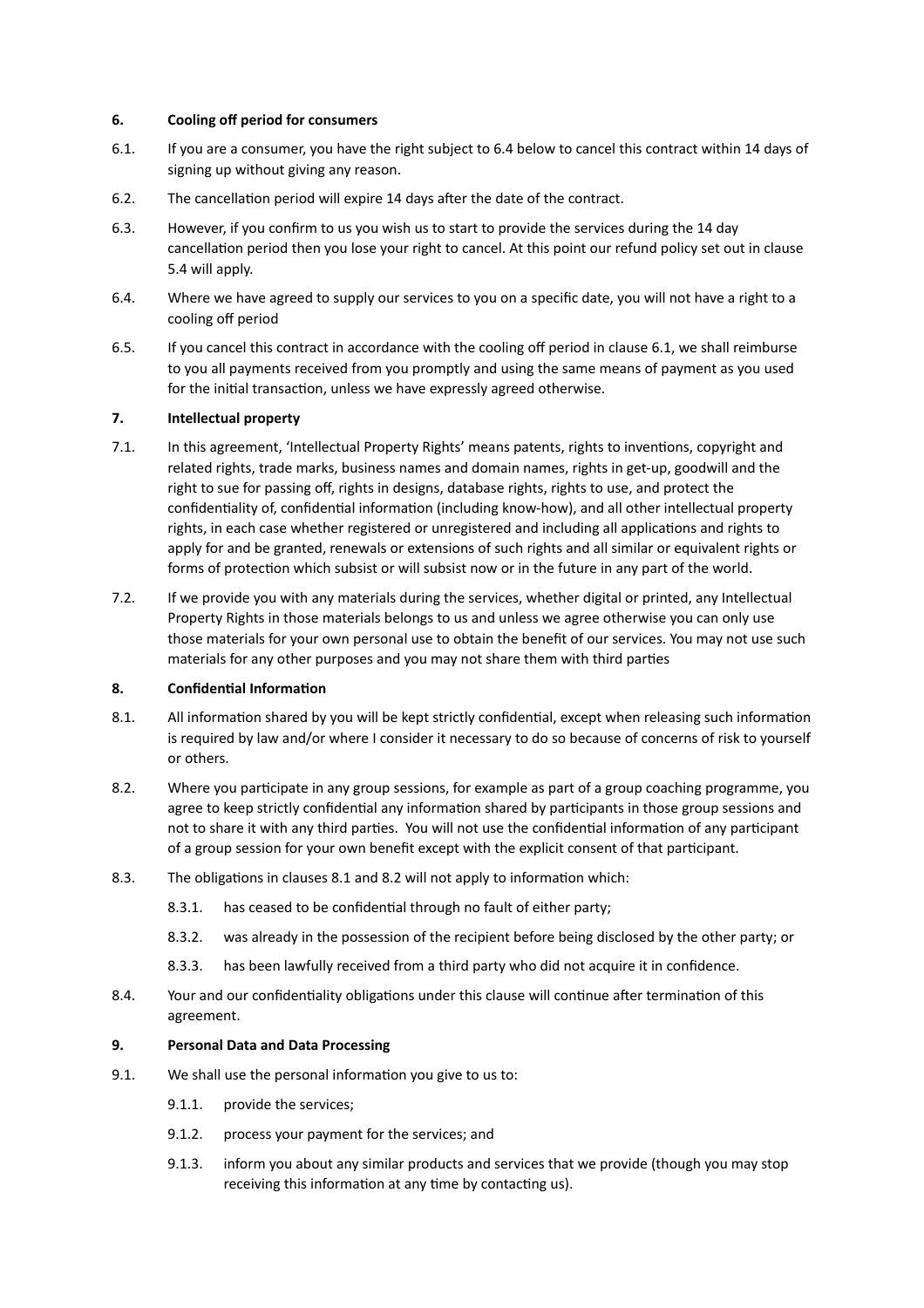- 9.2. We shall not give your personal information to any third party unless you agree to it.
- 9.3. For full details, read our privacy notice https://www.hannahvelten.online/privacy-policy

#### **9.4. Resolving problems and faulty services**

- 9.5. In the unlikely event that there is a problem with the services, please contact us as soon as possible and give us a reasonable opportunity to sort out any problems with you and reach a positive outcome.
- 9.6. A summary of your legal rights under the Consumer Rights Act 2015 (also known as 'statutory rights'), are set out at the top of this contract. For more detailed information on your rights and what you should expect from suppliers of services, you can find out more from Citizens Advice on their website www.citizensadvice.uk or call them on 03454 04 05 06.
- 9.7. Nothing in this contract affects your legal rights under the Consumer Rights Act 2015. You may also have other rights under common law.
- 9.8. Please contact us using the contact details at the top of this contract, if the services we supply are faulty and you wish to discuss with us the options open to you.
- 9.9. The terms of this agreement will apply to any re-performed services.

### **10. End of the contract**

- 10.1. If a services description specifies a length of time for services to be provided, then subject to clause 11.3 below, the services will terminate at the end of that timeframe.
- 10.2. If we provide services to you on an ongoing basis and the relevant statement of services does not specify a timeframe then either you or we may terminate the services by one month's written notice to each other.
- 10.3. Either you or we may terminate the services and this agreement immediately if:
	- 10.3.1. the other party fails to pay any amount due under this agreement on the due date for payment and remains in default not less than 14 days after being notified to make such payment;
	- 10.3.2. the other party commits any other material breach of this agreement and, in the case of a breach capable of being resolved, the breach is not resolved within 30 days of a written request to do so. The written request must expressly refer to this clause and state that the contract for services and this agreement will be terminated if the breach is not resolved; or
	- 10.3.3. the other party commits or threatens to commit or is threatened with any act of insolvency under the Insolvency Act 1986.
- 10.4. If this agreement is ended it will not affect our right to receive any money which you owe to us under it and it will not operate to affect any provisions that expressly or by implication survive termination.

#### **11. Limit on our responsibility to you**

- 11.1. Except for any legal responsibility that we cannot exclude in law (such as for death or personal injury), we are not legally responsible for any:
	- 11.1.1. losses that:
		- (a) were not foreseeable to you and us when the contract was formed
		- (b) were not caused by any breach of these terms on our part
	- 11.1.2. business losses, including loss of business, loss of profits, loss of management time and loss of business opportunity.
- 11.2. Our total liability to you is limited to the amount of fees paid by you for the services.
- 11.3. This limitation on liability is an integral part of the commercial bargain between you and us and was a controlling factor in the setting of the fees payable to us under these terms.